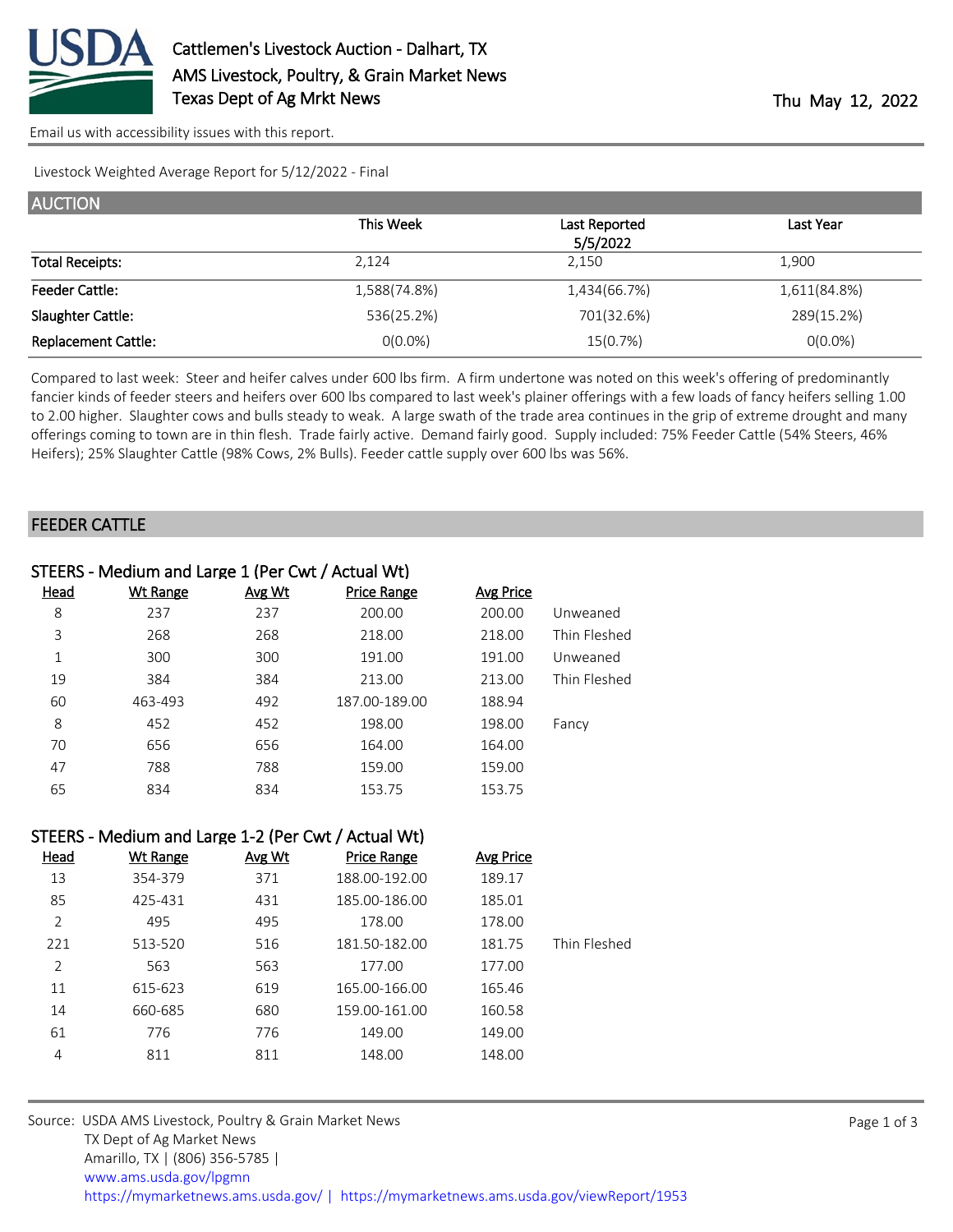

[Email us with accessibility issues with this report.](mailto:mars@ams.usda.gov?subject=508%20issue)

| STEERS - Medium and Large 2 (Per Cwt / Actual Wt) |          |        |                    |           |  |  |  |
|---------------------------------------------------|----------|--------|--------------------|-----------|--|--|--|
| Head                                              | Wt Range | Avg Wt | <b>Price Range</b> | Avg Price |  |  |  |
| 4                                                 | 433      | 433    | 175.00             | 175.00    |  |  |  |
| $\mathcal{P}$                                     | 642      | 642    | 155.00             | 155.00    |  |  |  |
|                                                   | 658      | 658    | 152.00             | 152.00    |  |  |  |

# HEIFERS - Medium and Large 1 (Per Cwt / Actual Wt)

| <u>Head</u> | <b>Wt Range</b> | Avg Wt | <b>Price Range</b> | <b>Avg Price</b> |                 |
|-------------|-----------------|--------|--------------------|------------------|-----------------|
| 13          | 218-225         | 220    | 188.00-189.00      | 188.31           | Unweaned        |
| 1           | 285             | 285    | 190.00             | 190.00           |                 |
| 1           | 325             | 325    | 170.00             | 170.00           | Unweaned        |
| 6           | 405-415         | 413    | 170.00             | 170.00           | Unweaned        |
| 21          | 509             | 509    | 177.00             | 177.00           | Thin Fleshed    |
| 9           | 551             | 551    | 168.00             | 168.00           |                 |
| 4           | 606             | 606    | 165.00             | 165.00           | Fancy           |
| 61          | 651             | 651    | 152.50             | 152.50           |                 |
| 88          | 725             | 725    | 148.00             | 148.00           | Guaranteed Open |
| 126         | 812-816         | 816    | 141.00-141.50      | 141.02           | Guaranteed Open |

# HEIFERS - Medium and Large 1-2 (Per Cwt / Actual Wt)

| <u>Head</u> | <b>Wt Range</b> | Avg Wt | <b>Price Range</b> | <b>Avg Price</b> |              |
|-------------|-----------------|--------|--------------------|------------------|--------------|
| 10          | 289             | 289    | 188.00             | 188.00           | Thin Fleshed |
| 26          | 398             | 398    | 170.00             | 170.00           | Thin Fleshed |
| 22          | 486             | 486    | 172.00             | 172.00           | Thin Fleshed |
| 12          | 452-475         | 459    | 160.00-162.00      | 161.02           | Unweaned     |
| 12          | 563-594         | 589    | 160.00-164.00      | 160.64           | Thin Fleshed |
| 6           | 573             | 573    | 150.00             | 150.00           | Unweaned     |
| 1           | 605             | 605    | 144.00             | 144.00           |              |
| 9           | 650-671         | 666    | 144.00-145.00      | 144.22           |              |
| 132         | 706             | 706    | 145.00             | 145.00           |              |
| 5           | 765             | 765    | 136.00             | 136.00           |              |

## HEIFERS - Medium and Large 2 (Per Cwt / Actual Wt)

| <u>Head</u> | Wt Range | Avg Wt | Price Range | Avg Price |              |
|-------------|----------|--------|-------------|-----------|--------------|
| ь           | 675      | 675    | 152.00      | 152.00    |              |
| 19          | 687      | 687    | 157.00      | 157.00    | Thin Fleshed |
|             |          |        |             |           |              |

## SLAUGHTER CATTLE

| COWS - Premium White 65-75% (Per Cwt / Actual Wt) |           |        |                    |           |          |
|---------------------------------------------------|-----------|--------|--------------------|-----------|----------|
| <u>Head</u>                                       | Wt Range  | Avg Wt | <b>Price Range</b> | Avg Price | Dressing |
| 10                                                | 1270-1381 | 1350   | 82.50-84.00        | 82.83     | High     |